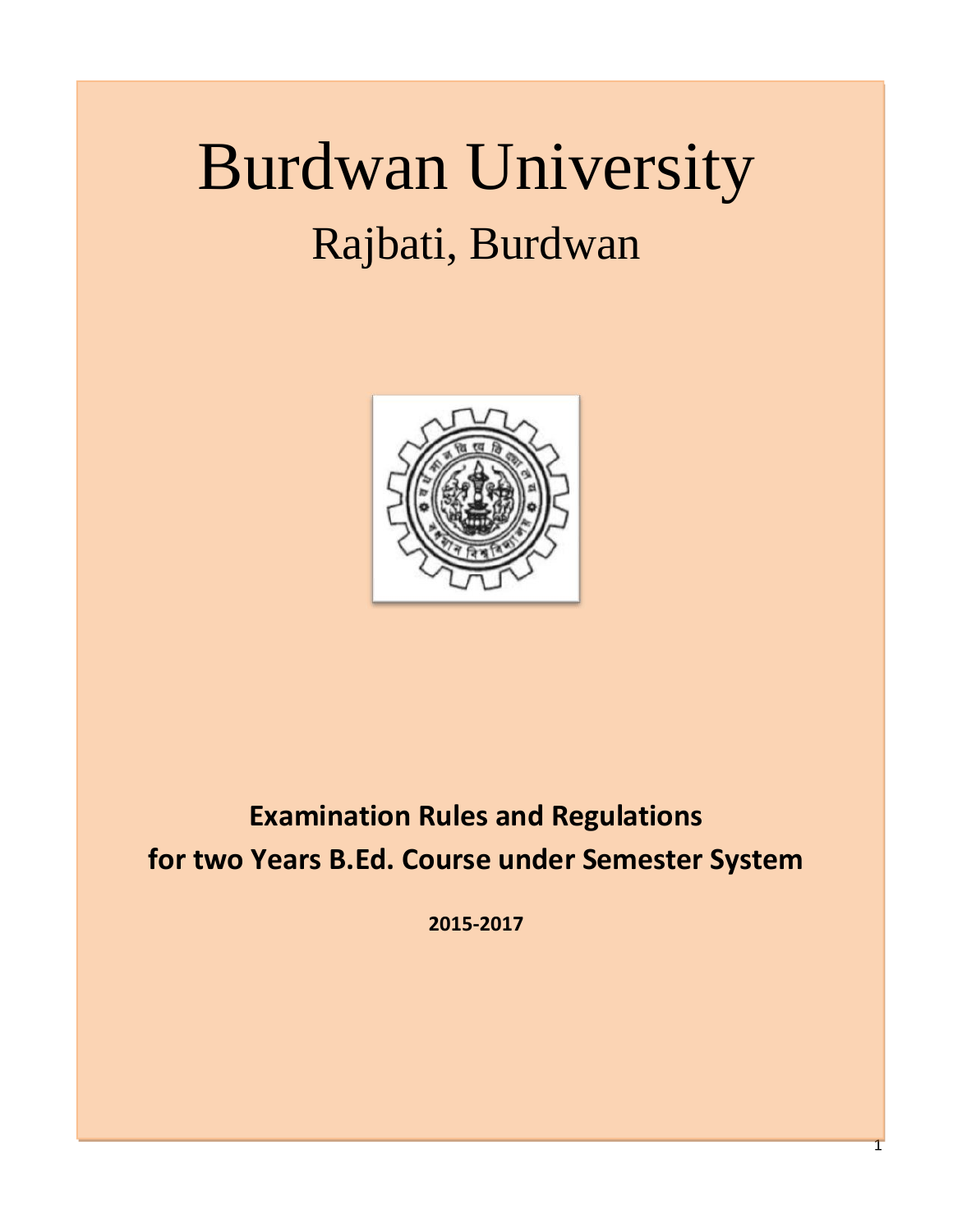#### **UNIFORM CURRICULUM STRUCTURE AND EXAMINATION PATTERN FOR 2 YEARS B. ED. COURSE FOLLOWING NCTE REGULATIONS, 2015.**

| <b>Course</b>                 | <b>Course Name</b>                                                                  | <b>Theory</b>                   |                                 | <b>Credit</b>            | <b>Practicum</b>                       | <b>Credit</b>  | Period per<br>week                  |
|-------------------------------|-------------------------------------------------------------------------------------|---------------------------------|---------------------------------|--------------------------|----------------------------------------|----------------|-------------------------------------|
| &<br>Code                     |                                                                                     | <b>External</b><br><b>Marks</b> | <b>Internal</b><br><b>Marks</b> |                          | <b>Marks</b><br>(Internal)             |                | (Exam Hours<br>for Theory:          |
|                               |                                                                                     |                                 |                                 |                          |                                        |                | Marks)                              |
| <b>Course</b><br>$\mathbf{I}$ | Childhood and Growing Up                                                            | 70                              | 30                              | <b>SEMESTER - I</b><br>4 | 25                                     | $\mathbf{1}$   | May be                              |
|                               |                                                                                     |                                 |                                 |                          |                                        |                | adjusted                            |
| $\mathbf{II}$                 | Contemporary India &<br>Education                                                   | 70                              | 30                              | $\overline{4}$           | 25                                     | $\mathbf{1}$   | do                                  |
| IV                            | Language across the<br>Curriculum                                                   | 35                              | 15                              | $\overline{2}$           | 50                                     | $\overline{2}$ | do                                  |
| $\mathsf{V}$                  | <b>Understanding Disciplines &amp;</b><br>subjects                                  | 35                              | 15                              | $\overline{2}$           | 50                                     | $\overline{2}$ | do                                  |
| <b>EPC-1</b>                  | Reading & Reflecting on<br><b>Texts</b>                                             |                                 | 25                              | $\mathbf{1}$             | 25                                     | $\mathbf{1}$   | do                                  |
|                               |                                                                                     |                                 |                                 |                          |                                        |                | <b>Full Marks: 500, Credit = 20</b> |
| <b>Course</b>                 |                                                                                     |                                 |                                 | <b>SEMESTER - II</b>     |                                        |                |                                     |
| III                           | Learning & Teaching                                                                 | 70                              | 30                              | 4                        | 25                                     | $\mathbf{1}$   | May be<br>adjusted                  |
| <b>VIIA</b>                   | Pedagogy of a School<br>Subject - Part I                                            | 35                              | 15                              | $\overline{2}$           | 50                                     | $\overline{2}$ | do                                  |
| <b>VIIIA</b>                  | Knowledge & Curriculum -<br>Part I                                                  | 35                              | 15                              | $\overline{2}$           | 25                                     | $\mathbf{1}$   | do                                  |
| IX                            | Assessment for learning                                                             | 70                              | 30                              | $\overline{4}$           | 50                                     | $\overline{2}$ | do                                  |
| <b>EPC-2</b>                  | Drama & Art in Education                                                            |                                 | 25                              | 1                        | 25                                     | $\mathbf{1}$   | do                                  |
|                               |                                                                                     |                                 |                                 |                          |                                        |                | <b>Full Marks: 500, Credit = 20</b> |
| <b>Course</b>                 |                                                                                     |                                 |                                 | <b>SEMESTER - III</b>    |                                        |                |                                     |
| <b>VIIB</b>                   | Pedagogy of a School<br>Subject - Part II                                           | 35                              | 15                              | 2                        | 100                                    | $\overline{4}$ | May be<br>adjusted                  |
|                               | School Internship_20 weeks (04 weeks at semester II and 16<br>weeks at semester III |                                 |                                 |                          | 350<br>(Internal=175<br>External =175) | 14             |                                     |
|                               |                                                                                     |                                 |                                 |                          |                                        |                | Full Marks: 500, Credit = 20        |
| <b>Course</b>                 |                                                                                     |                                 |                                 | <b>SEMESTER - IV</b>     |                                        |                |                                     |
| VI                            | Gender, School and Society                                                          | 35                              | 15                              | $\overline{2}$           | 25                                     | 1              | May be<br>adjusted                  |
| <b>VIIIB</b>                  | Knowledge & Curriculum -<br>Part II                                                 | 35                              | 15                              | $\overline{2}$           | 25                                     | $\mathbf{1}$   | do                                  |
| X                             | Creating an Inclusive School                                                        | 35                              | 15                              | $\overline{2}$           | 25                                     | $\mathbf{1}$   | do                                  |
| XI                            | *Optional Course                                                                    | 35                              | 15                              | $\overline{2}$           | 25                                     | $\mathbf{1}$   | do                                  |
| <b>EPC-3</b>                  | Critical Understanding of ICT                                                       |                                 | 50                              | $\overline{2}$           | 50                                     | $\overline{2}$ | do                                  |
| <b>EPC-4</b>                  | Understanding the Self                                                              |                                 | 50                              | $\overline{2}$           | 50                                     | $\overline{2}$ | do                                  |
|                               |                                                                                     |                                 |                                 |                          |                                        |                | <b>Full Marks: 500, Credit = 20</b> |
|                               |                                                                                     |                                 |                                 |                          |                                        |                | Total Marks: 2000, Total Credit: 80 |
| Note:                         |                                                                                     |                                 |                                 |                          |                                        |                |                                     |

1) \* Optional Course can be from among the following - Guidance and Counseling and Educational Administration and Management Peace Education, Vocational Education, Woman Education, yoga **Education**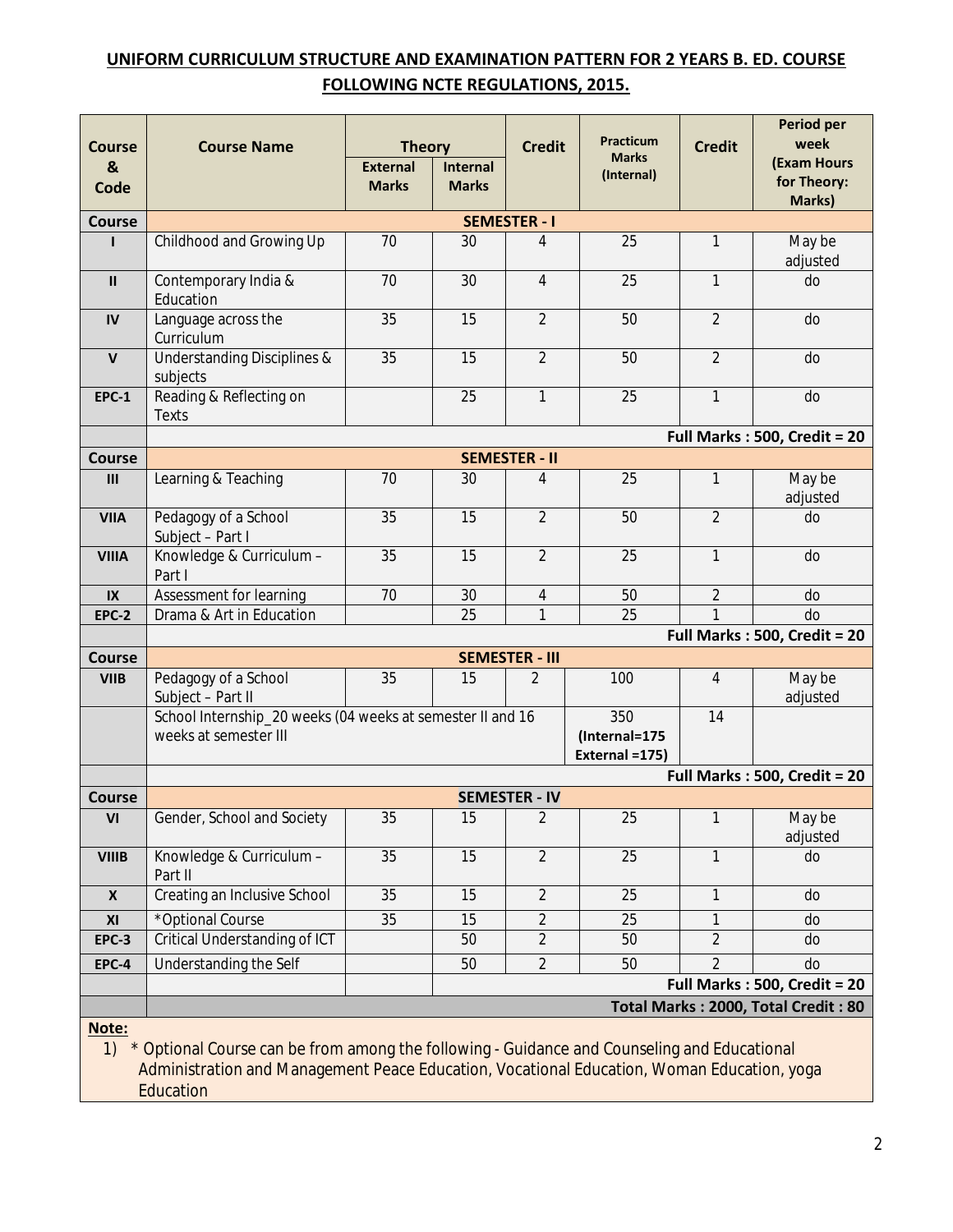# **Examination Rules & Regulations for**

# **Two Years B.ED. Course Under Semester System**

| U.Reg           | <b>Examination Rules and Regulations</b>                                                                |
|-----------------|---------------------------------------------------------------------------------------------------------|
| (B.Ed)          |                                                                                                         |
| $\mathbf{1}$    | The Semester System of two years B.Ed. course will be divided into four Semesters of total 80           |
|                 | credits.                                                                                                |
| $\overline{2}$  | Examinations for the degree of B.Ed. shall be held Semester Wise (two Semesters in a year) under the    |
|                 | rules and regulations of the University.                                                                |
|                 | The examination shall be held in the following areas separately.                                        |
| 3               | (i) Theoretical Papers (ii) Teaching Practical/Internship (iii) Practicum (iv) Internal                 |
|                 | Assessment                                                                                              |
| $\overline{4}$  | The Internal Assessment will be solely done by the concerning Teacher-Education Institute.              |
| $5\overline{)}$ | The Practicum marks to be awarded by both Internal and External Examiners.                              |
|                 | A candidate may be admitted to the B.Ed. examination Semester wise, provided that he/she has            |
|                 | completed the B.Ed. semester courses in a Teacher-Education Institute under the University. In          |
|                 | addition, the candidate has maintained required percentage of attendance and has fulfilled the          |
| 6               | conditions as laid down by the University for B.Ed. programme.                                          |
|                 | As the essential precondition for appearing Semester- End Examinations under normal<br>$\bullet$        |
|                 | circumstances, every candidate shall have to submit all the Reports/ Assignment / Project               |
|                 | report / Practicum etc., prescribed for internal assessment for the courses under semester,             |
|                 | within the stipulated dates.                                                                            |
|                 | The list of the candidates for the B.Ed. examination shall be sent by the affiliated colleges to the    |
| $\overline{7}$  | Controller of Examinations along with completed application forms for examination prescribed by the     |
|                 | University within the date notified by the Controller of Examinations from time to time.                |
|                 | A candidate who fails to pass or fails to present him / her for B.Ed. examination shall not be entitled |
| 8               | to claim a refund of the fee; but such a candidate may be admitted to one or two subsequent             |
|                 | examinations for the degree of B.Ed. on payment of usual examination fees afresh.                       |
|                 | A candidate shall have to secure 40% marks / minimum point 4.0 separately in each course (in            |
| 9               | theory, practicum and internship separately) of each semester to be declared as successful/ qualified   |
|                 | in B.Ed.-semester examination and the result will be shown as " $Q$ ".                                  |
|                 | A candidate who fails to secure 40% marks / minimum point 4.0 separately in any course in a             |
| 10              | semester shall be declared as back candidate in that semester and will be declared as "SNC"             |
|                 | (Semester Not Cleared). However the Credits and Grade Points (GP) will be retained and carry            |
|                 | forward course-wise within the prescribed chances in each semester.                                     |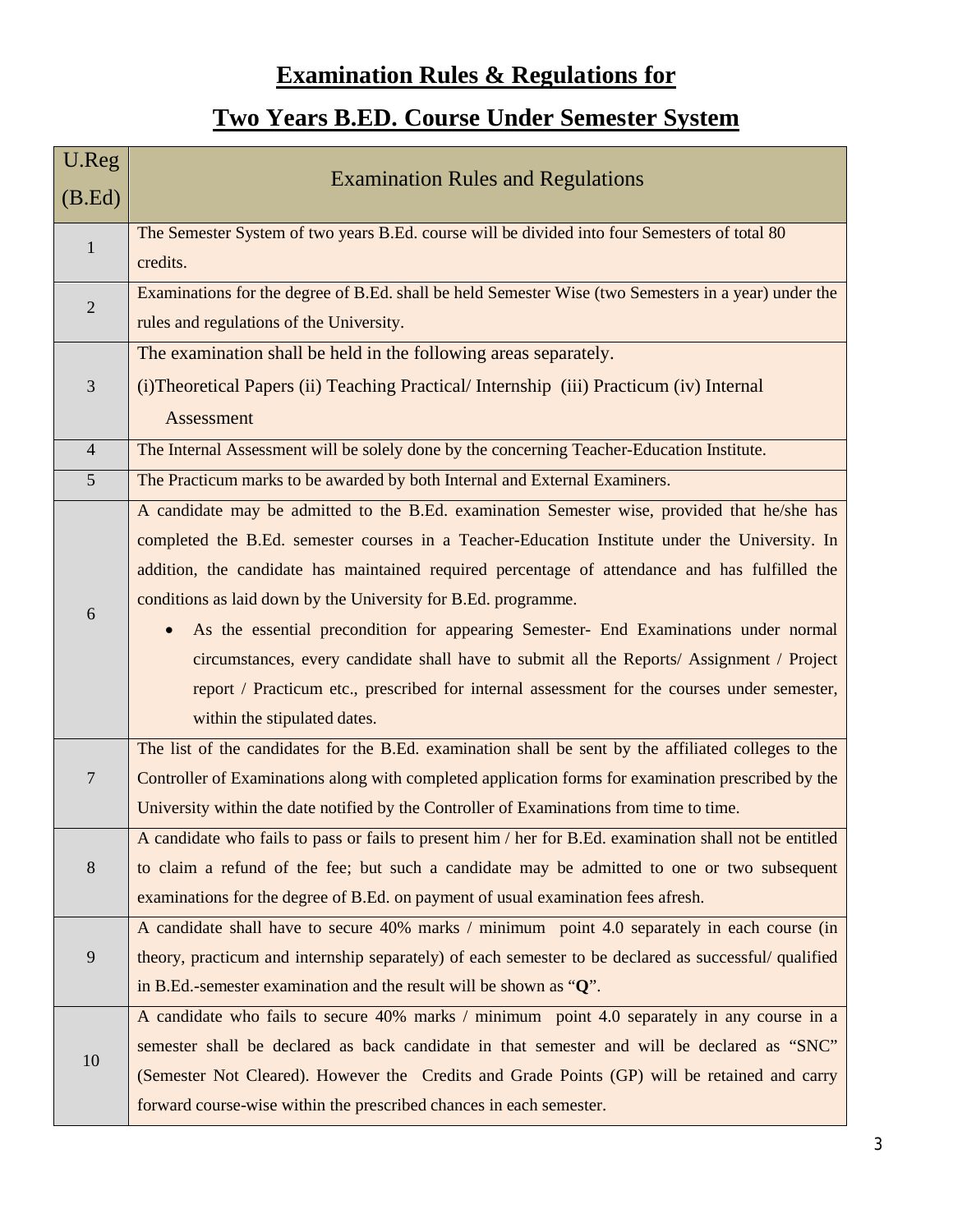| 11 | In case of RA/Expelled candidate the internal marks related to theory/ practicum/ assignments etc will |                                                                     |                                                                                                            |                |                |  |      |
|----|--------------------------------------------------------------------------------------------------------|---------------------------------------------------------------------|------------------------------------------------------------------------------------------------------------|----------------|----------------|--|------|
|    |                                                                                                        |                                                                     | be retained and carry forward course-wise within the prescribed chances in each semester.                  |                |                |  |      |
|    |                                                                                                        |                                                                     | A candidate who has duly filled his examination form and paid the fees but remain absent in the semester   |                |                |  |      |
| 12 | examinations, will be declared as failed in that semester and he/she shall be deemed to have lost one  |                                                                     |                                                                                                            |                |                |  |      |
|    |                                                                                                        |                                                                     | chance. In that case the internal marks will be retained and carry forward course-wise within the          |                |                |  |      |
|    | prescribed chances in each semester.                                                                   |                                                                     |                                                                                                            |                |                |  |      |
|    |                                                                                                        |                                                                     | If a candidate is declared back candidate, he/she shall have to pass that paper/course in the subsequent   |                |                |  |      |
|    |                                                                                                        |                                                                     | corresponding B.Ed. semester examination (if chance remains) conducted by the University. If he / she      |                |                |  |      |
| 13 |                                                                                                        |                                                                     | fails to do so, he / she shall have to appear all the theoretical papers/courses in the next corresponding |                |                |  |      |
|    |                                                                                                        |                                                                     | semester examination (if chance remains). The candidate shall have three consecutive chances to pass the   |                |                |  |      |
|    |                                                                                                        |                                                                     | failed course starting with the first chance. In case the candidate passes in Practicum in any semester    |                |                |  |      |
|    |                                                                                                        |                                                                     | examination then his/her practicum marks may be carried forward.                                           |                |                |  |      |
| 14 |                                                                                                        |                                                                     | A candidate shall have to clear his/her B.Ed. course within six consecutive chances (i.e. within 3 years   |                |                |  |      |
|    |                                                                                                        |                                                                     | from his/her date of admission). In any stage if the candidate is unable to clear all the semester         |                |                |  |      |
|    |                                                                                                        |                                                                     | examinations within stipulated chances immediately the candidate will be declared as failed candidate for  |                |                |  |      |
|    | B.Ed. course.                                                                                          |                                                                     |                                                                                                            |                |                |  |      |
|    |                                                                                                        | Duration of Examinations of Theoretical Papers shall be as follows: |                                                                                                            |                |                |  |      |
|    | <b>Full marks of the Course/</b>                                                                       |                                                                     | <b>Duration of Exam</b>                                                                                    |                |                |  |      |
|    |                                                                                                        |                                                                     |                                                                                                            |                |                |  |      |
| 15 |                                                                                                        |                                                                     | <b>Questions papers</b>                                                                                    |                |                |  |      |
|    |                                                                                                        |                                                                     | Full marks 60 to 100                                                                                       | 3 hours        |                |  |      |
|    |                                                                                                        |                                                                     | Full marks 35 to 50                                                                                        | 2 hours        |                |  |      |
|    |                                                                                                        |                                                                     | In Semester-II & Semester-III for courses VIIA& VIIB, questions will be set in Pedagogy of School          |                |                |  |      |
|    |                                                                                                        |                                                                     | Subjects under the heading, like 'Social Science', 'Science', 'Language' & 'Mathematics', but method       |                |                |  |      |
|    |                                                                                                        |                                                                     | subject wise separately by mentioning the name of method subjects. The Student-teachers will choose        |                |                |  |      |
| 16 |                                                                                                        |                                                                     | any one method subject for written examination under VIIA and VIIB.                                        |                |                |  |      |
|    |                                                                                                        |                                                                     | <b>For Example: Question papers heading</b>                                                                |                |                |  |      |
|    | <b>Social Science:</b>                                                                                 |                                                                     | <b>Science:</b>                                                                                            | Language:      | Language:      |  |      |
|    | Geography method                                                                                       |                                                                     | Life Science method                                                                                        | English method | Bengali method |  | etc. |
|    |                                                                                                        |                                                                     | In case of Practicum under Pedagogy of School Subjects part-II and Internship of 16 weeks, the student-    |                |                |  |      |
| 17 |                                                                                                        |                                                                     | teachers will have to select two method subjects for Pedagogical Analysis and Executing lessons/           |                |                |  |      |
|    |                                                                                                        |                                                                     | Internship in actual class room situations. (Details in Annexure-I)                                        |                |                |  |      |
| 18 |                                                                                                        |                                                                     | Practical work to be performed by the student-teachers in the subject concerned.                           |                |                |  |      |
|    |                                                                                                        |                                                                     | Supervision of practice lesson during Internship to be made by the Teacher-Educators and feedback/         |                |                |  |      |
| 19 |                                                                                                        |                                                                     | comments is to be given to the student-teachers orally as well as in writing. Record of lesson planning,   |                |                |  |      |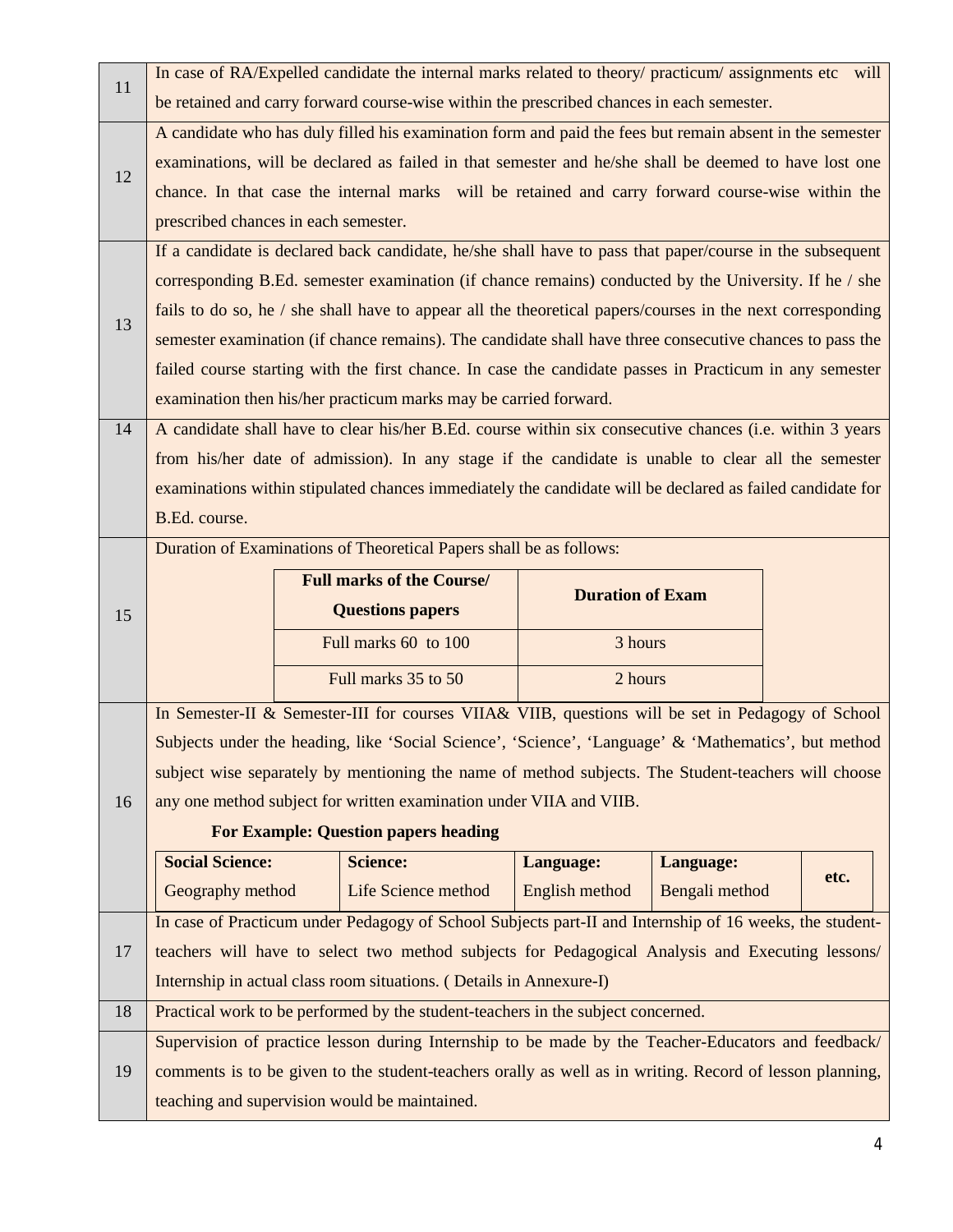|    | Examinations in teaching practical in two method subjects shall consist of lessons to be taught by each                                                                                                        |
|----|----------------------------------------------------------------------------------------------------------------------------------------------------------------------------------------------------------------|
| 20 | student-teacher to a class or classes at recognized schools. The student-teachers will be required to                                                                                                          |
|    | prepare and submit final lesson plans to the examiners (Internal & External) at the time of final practice                                                                                                     |
|    | teaching examinations. Final teaching to be evaluated by both External and Internal Examiners.                                                                                                                 |
|    | The student-teachers will have to submit full Lesson Notes on two Method Subjects taken up for                                                                                                                 |
| 21 | Internship. The Lesson Notes on two methods subjects to be evaluated by both External examiner and                                                                                                             |
|    | concerned Method teachers of the institution.                                                                                                                                                                  |
|    | The student- teachers will automatically be promoted to the next or subsequent semester immediately                                                                                                            |
| 22 | after completion of one semester course, provided that he/she has appeared in the preceding semester                                                                                                           |
|    | examination or filled up the form for that particular semester examination. Otherwise the candidate has                                                                                                        |
|    | to repeat the same semester.                                                                                                                                                                                   |
|    | There will be no supplementary exam in B.Ed. programme, however a back candidate has to clear                                                                                                                  |
|    | his/her back papers or full papers of a semester course in the next same corresponding semester along                                                                                                          |
| 23 | with the regular candidates. Back candidates should apply to the Controller of Examinations in a                                                                                                               |
|    | prescribed form along with requisite fees for back papers/ full semester papers.                                                                                                                               |
|    | <b>Mode of Practicum:</b>                                                                                                                                                                                      |
|    | School based activities: - Assignment, Case Study, Study Report, Course Paper, Survey Report, Action<br>Research, Preparation of Study Material, Preparation of Instructional Material, Analysis of Text Book, |
|    | Educational Write-up, Report of Study Tour, Excursion, Report on Innovative Material, Laboratory                                                                                                               |
|    | Experiment, Preparation of Model, Seminar, Workshop, Creative Art, Music etc.                                                                                                                                  |
| 24 | <b>Community based activities:-</b> Cleanliness, Literacy Drive, Awareness Programme, Community Games                                                                                                          |
|    | and Sports, Rally, Co-curricular Activities, Cultural Activities, Work Exploration, Visit to a Place and                                                                                                       |
|    | Report, Tree Plantation, Environmental Awareness Programme, Health and Hygiene Programe,                                                                                                                       |
|    | Community Based Action Research Programme etc.<br>Each report on the activities of Practicum will carry 25 marks and to be assessed by both<br>$\bullet$                                                       |
|    | Internal and External Examiners.                                                                                                                                                                               |
|    | <b>List of Pedagogy of School Subjects:</b>                                                                                                                                                                    |
|    | Social Science Subjects: Method subjects: History, Geography, Economics, Commerce,                                                                                                                             |
| 25 | Political Science, Education, Sociology, Philosophy, Music, Fine Arts and Psychology.                                                                                                                          |
|    | Science Subjects: Method subjects: Life Science, Physical Science, Computer Science &<br>$\bullet$                                                                                                             |
|    | Application<br>Language Subjects: Method subjects: Bengali, English, Sanskrit, Hindi, Urdu and Arabic.                                                                                                         |
|    | Mathematics: Method subject Mathematics.                                                                                                                                                                       |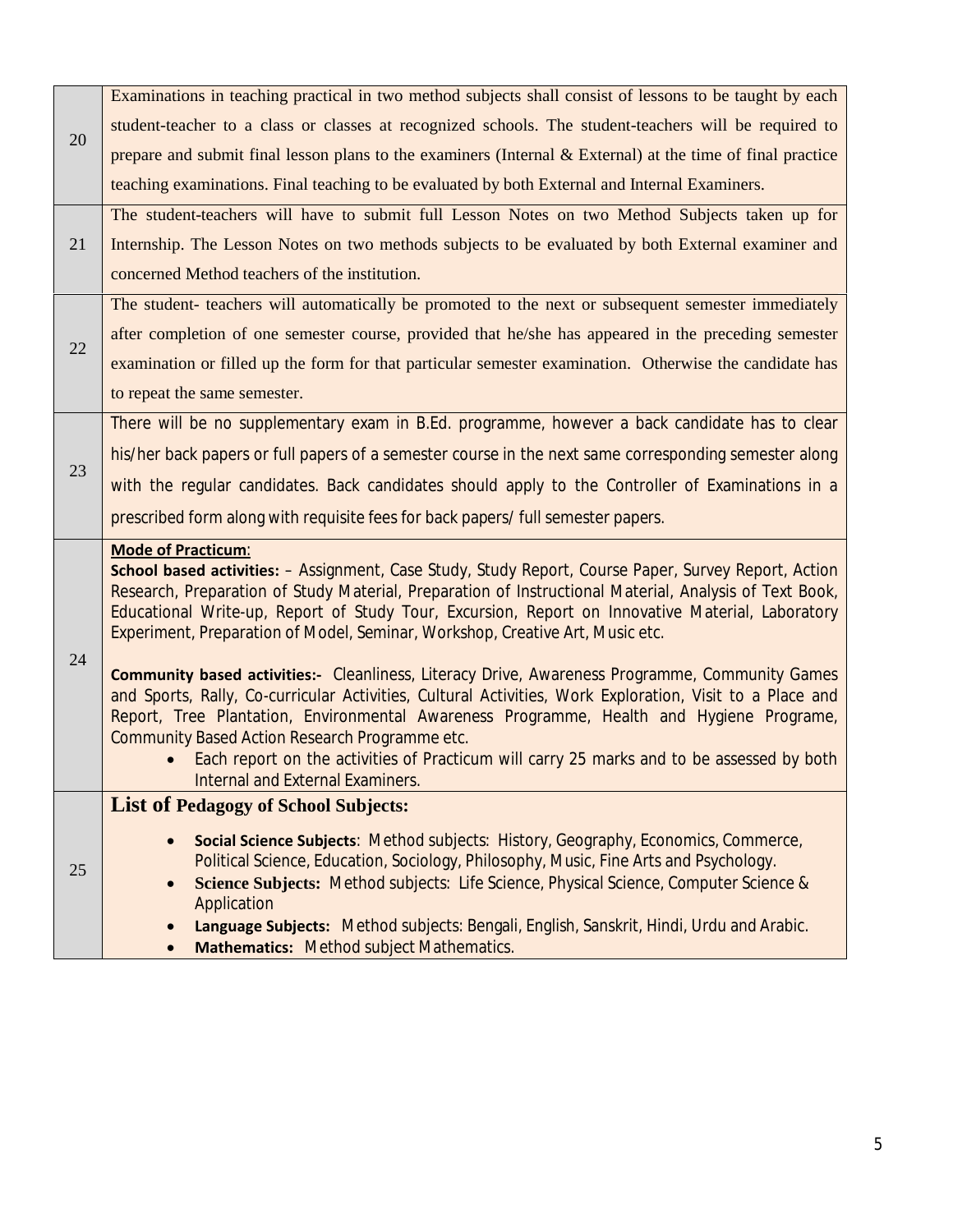## **List of Optional Subjects:**

(The Student-Teachers have to opt for one optional subject for Course-XI out of the following subjects)

- <sup>∑</sup> Guidance and Counselling.
- <sup>∑</sup> Administration and Management in Education.
- <sup>∑</sup> Work Education

26

**List of optional subjects may be decided/ changed session wise by the B.O.S.; B.Ed. of the University.** 

| 27 | <b>Paper Setting/ Moderation:</b><br>There shall be a Paper Setter for each paper of B.Ed. semester examinations. The Controller of<br>Examinations shall appoint the Paper Setters. He shall also appoint the Moderators to moderate and to<br>set final questions of semester examination.<br><b>Division Awarded for B.Ed. Course:</b> |           |                   |                                                                       |                                                                                                  |  |  |
|----|-------------------------------------------------------------------------------------------------------------------------------------------------------------------------------------------------------------------------------------------------------------------------------------------------------------------------------------------|-----------|-------------------|-----------------------------------------------------------------------|--------------------------------------------------------------------------------------------------|--|--|
| 28 | In a grading system division will <b>NOT</b> be awarded on the basis of marks obtained in all semester<br>courses.<br>However, Cumulative grade point average (CGPA) x 10 will indicate the percentage of marks<br>obtained by a student in over all B.Ed. results.                                                                       |           |                   |                                                                       |                                                                                                  |  |  |
|    | <b>Grading System: (In ten point scale)</b>                                                                                                                                                                                                                                                                                               |           |                   |                                                                       |                                                                                                  |  |  |
|    | Marks obtained in %                                                                                                                                                                                                                                                                                                                       | Point (P) | Letter Grade      | <b>Remarks</b>                                                        |                                                                                                  |  |  |
|    | 90% and above                                                                                                                                                                                                                                                                                                                             | $9+$      | $\overline{O}$    | Outstanding                                                           |                                                                                                  |  |  |
|    | 80% to below 90%                                                                                                                                                                                                                                                                                                                          | $8+$      | $\mathsf{S}$      | <b>Excellent</b>                                                      |                                                                                                  |  |  |
|    | 70% to below 80%                                                                                                                                                                                                                                                                                                                          | $7+$      | $A+$              | <b>Very Good</b>                                                      |                                                                                                  |  |  |
|    | 60% to below 70%                                                                                                                                                                                                                                                                                                                          | $6+$      | $\overline{A}$    | Good                                                                  |                                                                                                  |  |  |
|    | 50% to below 60%                                                                                                                                                                                                                                                                                                                          | $5+$      | B                 | Satisfactory                                                          |                                                                                                  |  |  |
|    | 40% to below 50%                                                                                                                                                                                                                                                                                                                          | $4+$      | $\mathcal{C}$     | Average                                                               |                                                                                                  |  |  |
| 29 | Below 40%                                                                                                                                                                                                                                                                                                                                 | $3+$      | F                 | Failed                                                                |                                                                                                  |  |  |
|    | Illustration: "+" denotes one digit fractional part of marks obtained in 10 point scale.<br>$\bullet$                                                                                                                                                                                                                                     |           |                   |                                                                       |                                                                                                  |  |  |
|    | For example: If a candidate obtains 92% marks in a course then his/her Point $(P)$ in that                                                                                                                                                                                                                                                |           |                   |                                                                       |                                                                                                  |  |  |
|    | course will be 9.2.                                                                                                                                                                                                                                                                                                                       |           |                   |                                                                       |                                                                                                  |  |  |
|    |                                                                                                                                                                                                                                                                                                                                           |           |                   | <b>Similarly,</b> 86% marks in a course equivalent to Point (P)= 8.6, |                                                                                                  |  |  |
|    |                                                                                                                                                                                                                                                                                                                                           |           |                   | 48% marks in a course equivalent to Point (P)= 4.8, etc.              |                                                                                                  |  |  |
|    |                                                                                                                                                                                                                                                                                                                                           |           |                   |                                                                       | Calculation of Grade Point (GP) = Credit of the course(C) x point (P) earned by the candidate in |  |  |
|    | that course. Hence,                                                                                                                                                                                                                                                                                                                       |           | $GP = C \times P$ |                                                                       |                                                                                                  |  |  |
|    | Semester Grade Point Average (SGPA) = Sum of Grade Points $\div$ Total Credit of the Semester.                                                                                                                                                                                                                                            |           |                   |                                                                       |                                                                                                  |  |  |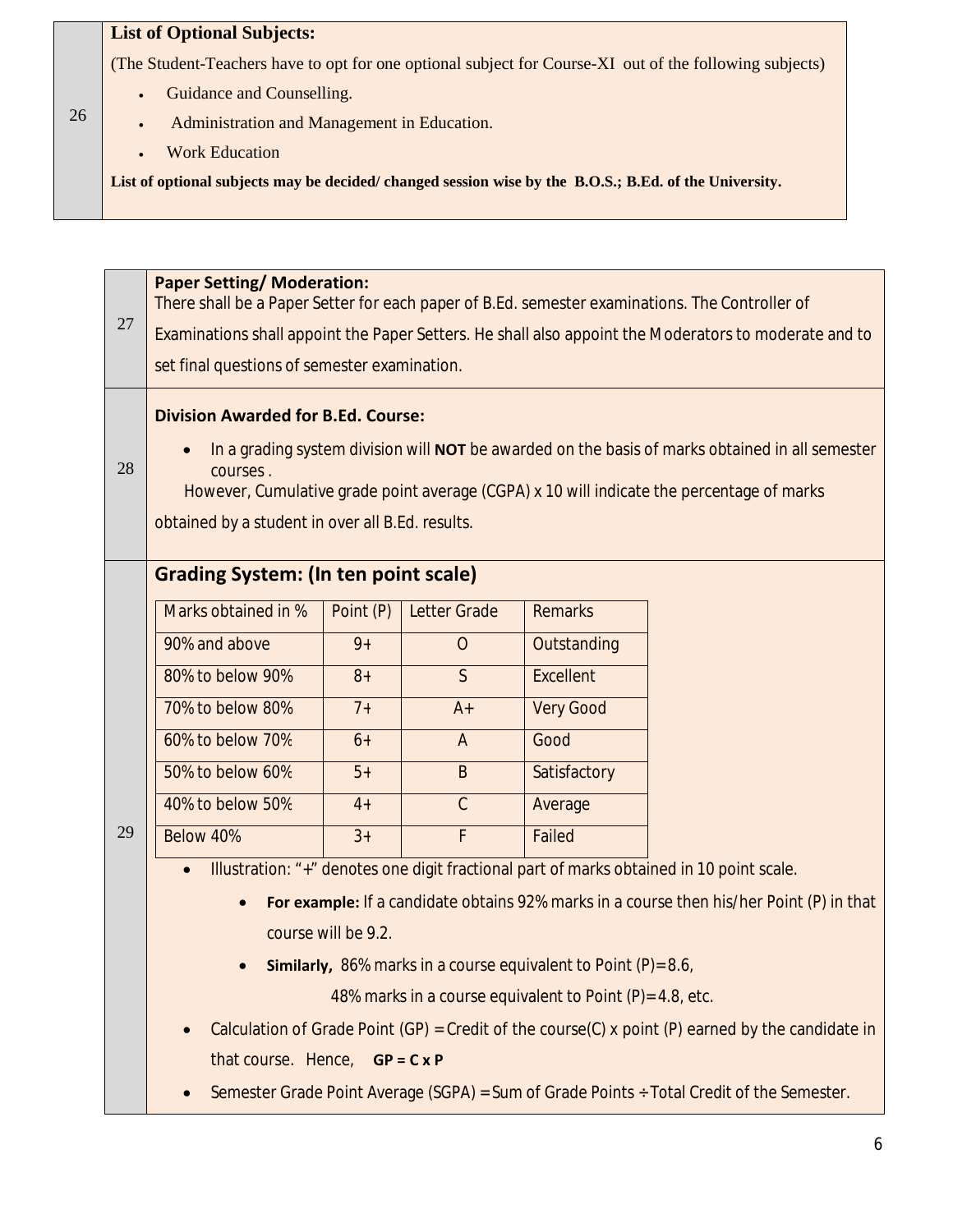Hence, **SGPA = ∑C x P / ∑C.** 

|  | then the marks obtained by the candidate = $6.8 \times 10 = 68$ out of 100 or 68%)       |
|--|------------------------------------------------------------------------------------------|
|  | Cumulative Grade Point Average x 10 = Obtained Marks in % (For example, when CGPA = 6.8, |
|  | • Convertibility:                                                                        |
|  | Hence, CGPA = $\Sigma$ GP of All Semesters/ $\Sigma$ C of All Semesters.                 |
|  | CGPA=Sum of Grade Point of Semesters ÷ Total Credit Points of B.Ed. course.              |
|  | • Cumulative Grade Point Average (CGPA) of all subsequent Semesters is as follows:       |
|  |                                                                                          |

| The provisional results of each semester will be published stating only the SGPA obtained by the |
|--------------------------------------------------------------------------------------------------|
| students. The Statement of Grade would be issued (as given in Annexure IV) showing the total     |
| marks in Theory and Practicum in each course and the credit, points, grade & grade point         |
| obtained in each course.                                                                         |
| The final result of a student shall be determined on the basis of CGPA obtained by the student.  |
| A student will be declared Pass/ Successful in B.Ed. examination if he/she qualifies each        |
| Semester separately (Annexure - V).                                                              |
| <b>Re-Examination:</b>                                                                           |
| (a) A passed/failed candidate of regular B.Ed. course can apply for re-examination in a          |
| prescribed form along with requisite fees not exceeding two papers/courses, within the           |
| fifteen days of the receipt of mark sheet by the college, provided that he / she has secured     |
| at least 40% of marks in the remaining papers.                                                   |
|                                                                                                  |
| (b) Application for review shall be restricted to theoretical papers only.                       |
| The marks on the re-examinations will be taken as final, but In case marks awarded in a paper    |
| on review exceeds the original marks obtained by more than 15% of the total marks in the         |
| paper the answer script will be referred to a third examiner and the candidate will be awarded   |
| based on the average of the best two of the marks awarded by the two examiners.                  |
| <b>Restrictive Clauses:</b>                                                                      |
| (a) The subjects mentioned herein, in the list of method papers do not mean that concerned       |
| college has to provide any method subject for the student-teachers. This is the prerogative of   |
| the college to provide method papers which are available in the college.                         |
| (b) A candidate has to be registered under the University, within three months of his / her      |
| admission if not already registered with the University. A candidate will not be allowed to      |
| appear in any type of University examinations without registration.                              |
|                                                                                                  |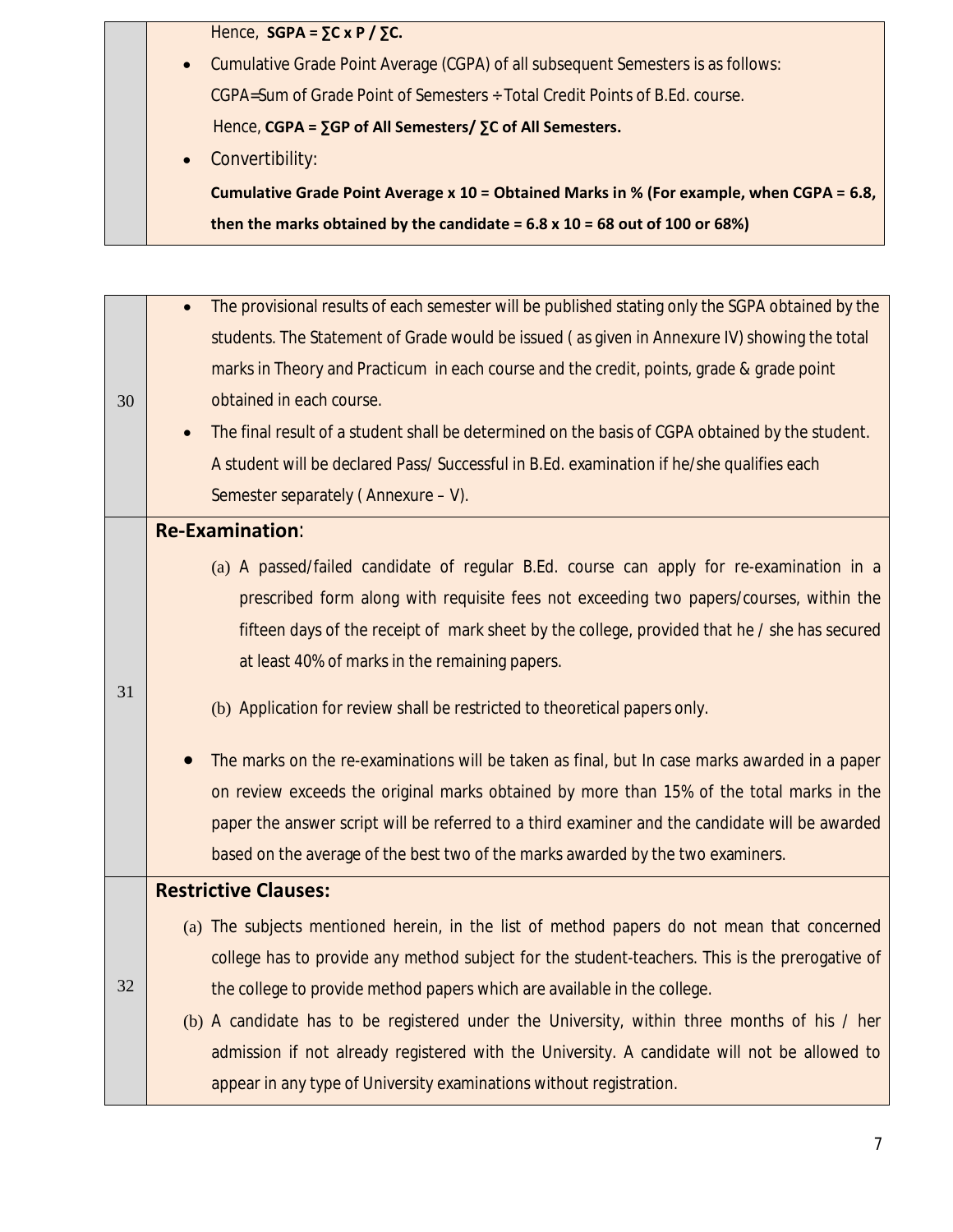|    | <b>Medium of Instruction:</b>                                                                                                                                                                           |
|----|---------------------------------------------------------------------------------------------------------------------------------------------------------------------------------------------------------|
| 33 | The medium of instruction of B.Ed. programme is either Bengali or English except of the<br>$\bullet$                                                                                                    |
|    | language courses which shall be in the respective languages.                                                                                                                                            |
|    | Interpretation:                                                                                                                                                                                         |
| 34 | In case of any doubt or difficulty as to the interpretation of these regulations the matter<br>$\bullet$<br>shall be referred to the E.C./Vice-Chancellor and his decision thereon shall be adhered to. |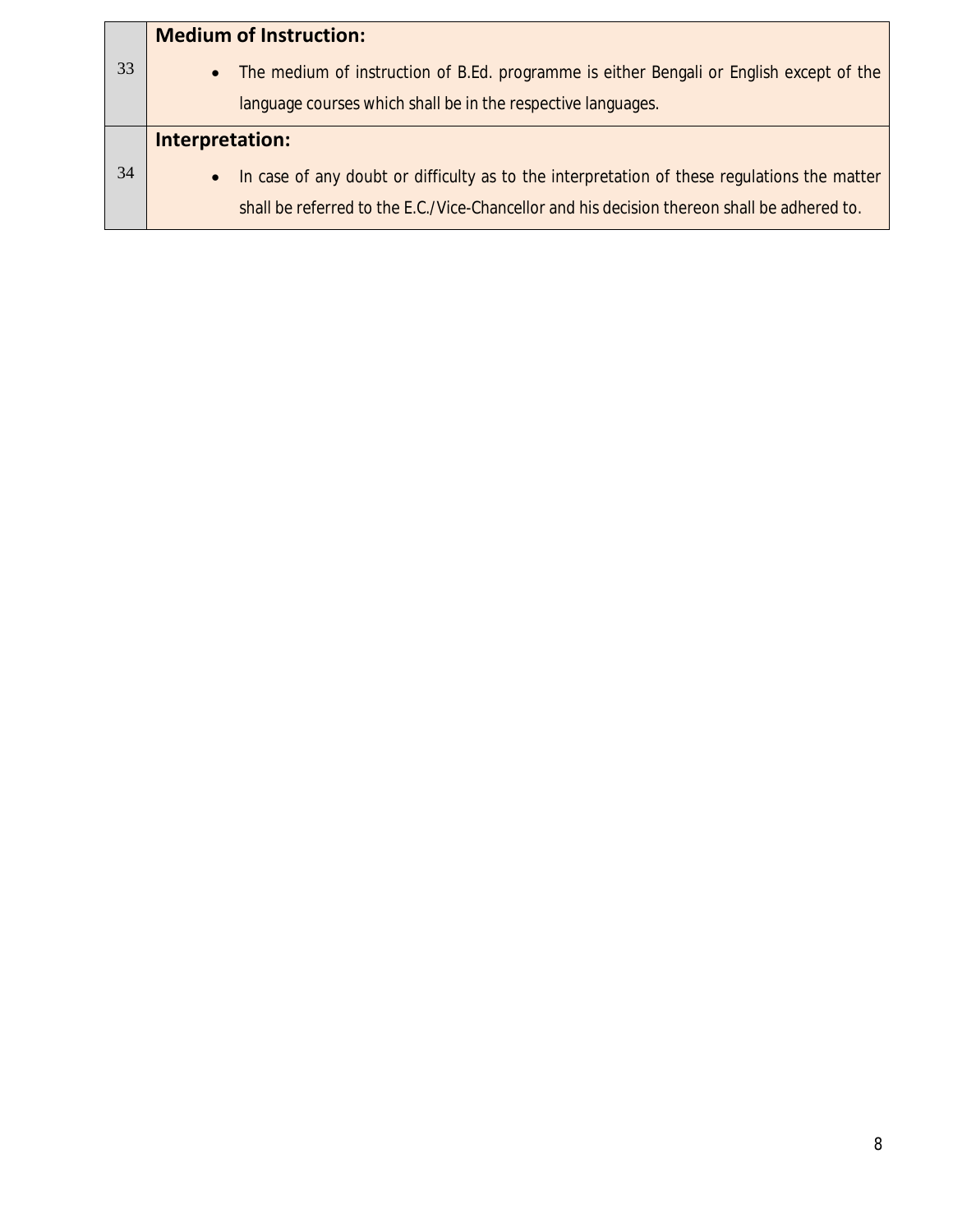# **Annexure- I**

# **Pedagogy of Schools Subjects (Theory, Practicum and School Internship)**

## v **Semester- II:**

- Course VIIA, Theory Part of 50 marks, of which 35 marks will be External Written Examination and 15 marks Internal Examination (The student-teachers will choose any one method subject for Written & Internal Examination of VIIA).
- ∑ Pedagogy of school subject in Semester- II of 50 marks for Practicum to be awarded on two School Based Activities or any two activities listed in the syllabus or two activities provided by the institution (Activities to be done by the student-teachers during 4 weeks school internship). A student-teacher has to select any two activities and will prepare reports on the activities. Each report on the activities will carry 25 marks. Reports will be evaluated by both Internal and External examiners.

# v **Semester-III:**

- $\triangleright$  The school Internship will include full time engagement in real school situation for a period of sixteen (16) weeks.
- Marks distribution of Semester-III: Internship-350 marks, Practicum- 100 marks and Theory part Course VIIB- 50 marks. Total- 500 marks.
- Course VIIB, Theory Part of 50 marks of which 35 marks will be External Written Examination and 15 marks Internal Examination (The student-teachers will choose any one method subject for Written & Internal Examination of Course VIIB).
- $\triangleright$  The Practicum of 100 marks will be allotted in the following manner: 50 marks on two reports of the Pedagogical analysis on two method subjects (25 marks each) & 50 marks on the two reports of Community Based Projects (25 marks each). All the reports to be evaluated by both Internal and External Examiners.
- $\cdot$  In school Internship every student-teacher has to deliver minimum 60 lessons in actual classroom situation in two method subjects, of which minimum 35 lessons from his/ her major method subject and 25 from other method subject.
- $\hat{\cdot}$  The evaluation of Final Teaching on two method subjects to be held in the practicing school in presence of External Examiner & Internal Examiner. The following table shows the marks distribution for evaluation of Final Teaching:

| <b>Examiners</b>                            | <b>Marks distribution</b>                   |  |
|---------------------------------------------|---------------------------------------------|--|
| University nominated Expert :<br>External   | 150 marks External (On two method subjects) |  |
| Teacher-Educator/ Principal/ Head: Internal | 150 marks Internal (On two method           |  |
|                                             | subjects)                                   |  |
|                                             | 50 marks on Lesson notes (on two method     |  |
| <b>Method Teacher &amp; External Expert</b> | subjects) {25 marks by concerned Method     |  |
|                                             | Teacher & 25 marks by External Expert}      |  |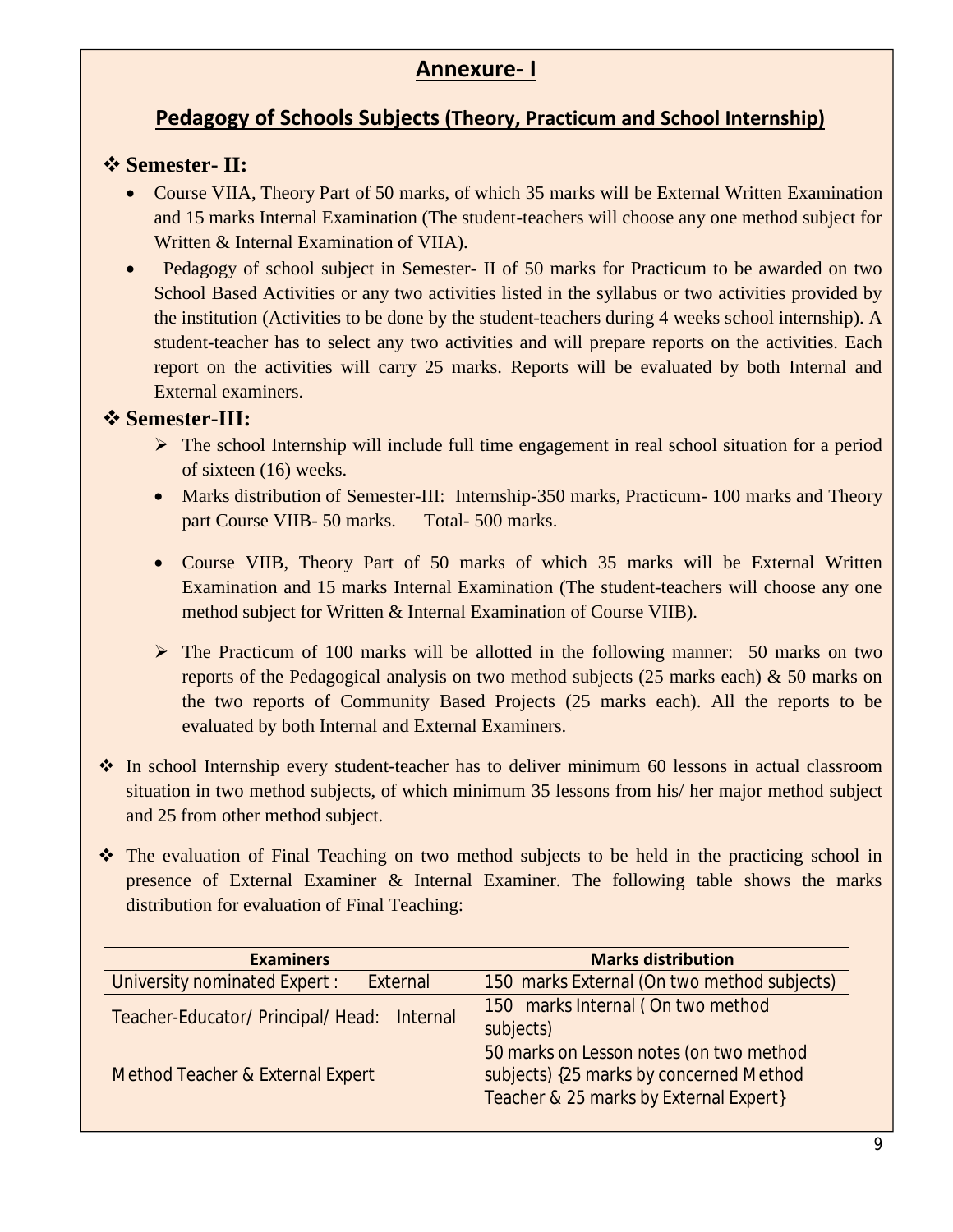#### **Annexure- II**

# v **Structure of Marks Distribution & Question of Two Years B.Ed. Course:**

#### **SEMESTER I:**

|                    |                          | <b>Theory</b>         | <b>Practicum</b> | <b>Total Marks</b> |  |
|--------------------|--------------------------|-----------------------|------------------|--------------------|--|
| <b>Course</b>      | <b>External</b><br>marks | <b>Internal marks</b> | marks            |                    |  |
| ı                  | 70                       | 30                    | 25               | 125                |  |
| $\mathbf{H}$       | 70                       | 30                    | 25               | 125                |  |
| IV                 | 35                       | 15                    | 50               | 100                |  |
| $\mathbf v$        | 35                       | 15                    | 50               | 100                |  |
| <b>EPC-1</b>       |                          | 25                    | 25               | 50                 |  |
| <b>Grand Total</b> | 210                      | 115                   | 175              | 500                |  |

**(Theory of EPC to be assessed internally, however Practicum to be assessed by both Internal and External examiners)**

#### **SEMESTER II:**

|                        | <b>Theory</b>            |                       | Practicum |                    |  |
|------------------------|--------------------------|-----------------------|-----------|--------------------|--|
| <b>Course</b>          | <b>External</b><br>marks | <b>Internal marks</b> | marks     | <b>Total Marks</b> |  |
| III                    | 70                       | 30                    | 25        | 125                |  |
| <b>VIIA</b>            | 35                       | 15                    | $50*$     | 125                |  |
| <b>VIIIA</b>           | 35                       | 15                    | 25        | 100                |  |
| $\mathsf{I}\mathsf{X}$ | 70                       | 30                    | 50        | 100                |  |
| <b>EPC-2</b>           | $\overline{\phantom{0}}$ | 25                    | 25        | 50                 |  |
| <b>Grand Total</b>     | 210                      | 115                   | 175       | 500                |  |

#### **(Theory of EPC to be assessed internally, however Practicum to be assessed by both Internal and External examiners)**

**\***School internship of 4 weeks of semester-II, has been clarified in **Annexure-I**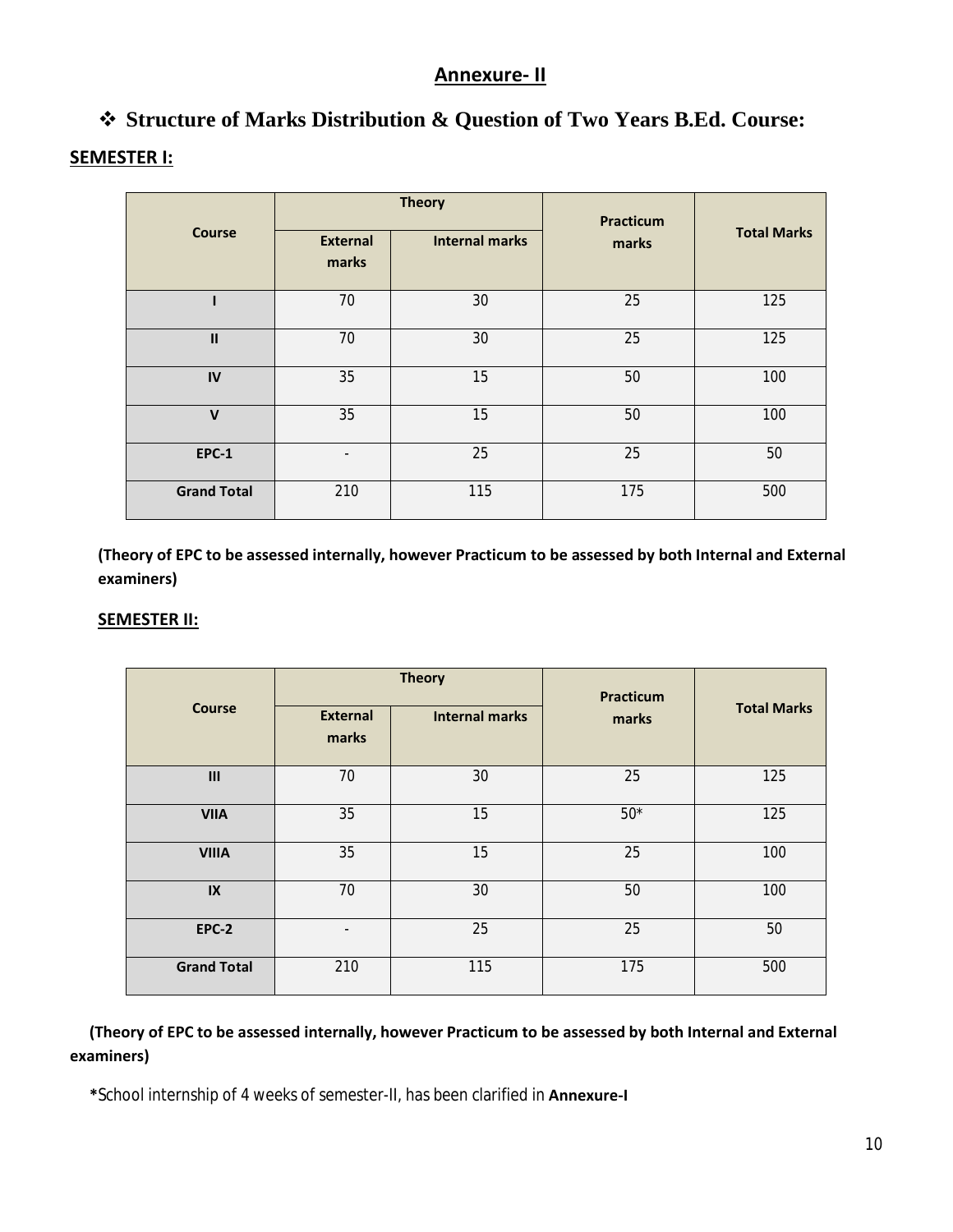#### **SEMESTER III:**

|                                                                                                                                                                                                            |                          | <b>Theory</b>         | Practicum |                    |  |
|------------------------------------------------------------------------------------------------------------------------------------------------------------------------------------------------------------|--------------------------|-----------------------|-----------|--------------------|--|
| Course                                                                                                                                                                                                     | <b>External</b><br>marks | <b>Internal marks</b> | marks     | <b>Total Marks</b> |  |
| <b>VIIB</b>                                                                                                                                                                                                | 35                       | 15                    | 100       | 150                |  |
| <b>School Internship;</b> for 350 marks of sixteen (16) weeks to be performed by<br>each student-teacher in two method subjects in selected schools. The system<br>has been clarified in <b>Annexure-I</b> |                          |                       |           | 350                |  |
|                                                                                                                                                                                                            | 500                      |                       |           |                    |  |

#### **SEMESTER IV:**

|                           |                          | <b>Theory</b>     | <b>Practicum</b> | <b>Total Marks</b> |  |
|---------------------------|--------------------------|-------------------|------------------|--------------------|--|
| <b>Course</b>             | <b>External</b><br>marks | Internal<br>marks | marks            |                    |  |
| VI                        | 35                       | 15                | 25               | 75                 |  |
| <b>VIIIB</b>              | 35                       | 15                | 25               | 75                 |  |
| $\boldsymbol{\mathsf{X}}$ | 35                       | 15                | 25               | 75                 |  |
| XI                        | 35                       | 15                | 25               | 75                 |  |
| EPC <sub>3</sub>          | $\overline{\phantom{a}}$ | 50                | 50               | 100                |  |
| EPC <sub>4</sub>          | ۰                        | 50                | 50               | 100                |  |
| <b>Grand Total</b>        | 140                      | 160               | 200              | 500                |  |

**(Theory of EPC to be assessed internally, however Practicum to be assessed by both Internal and External examiners)**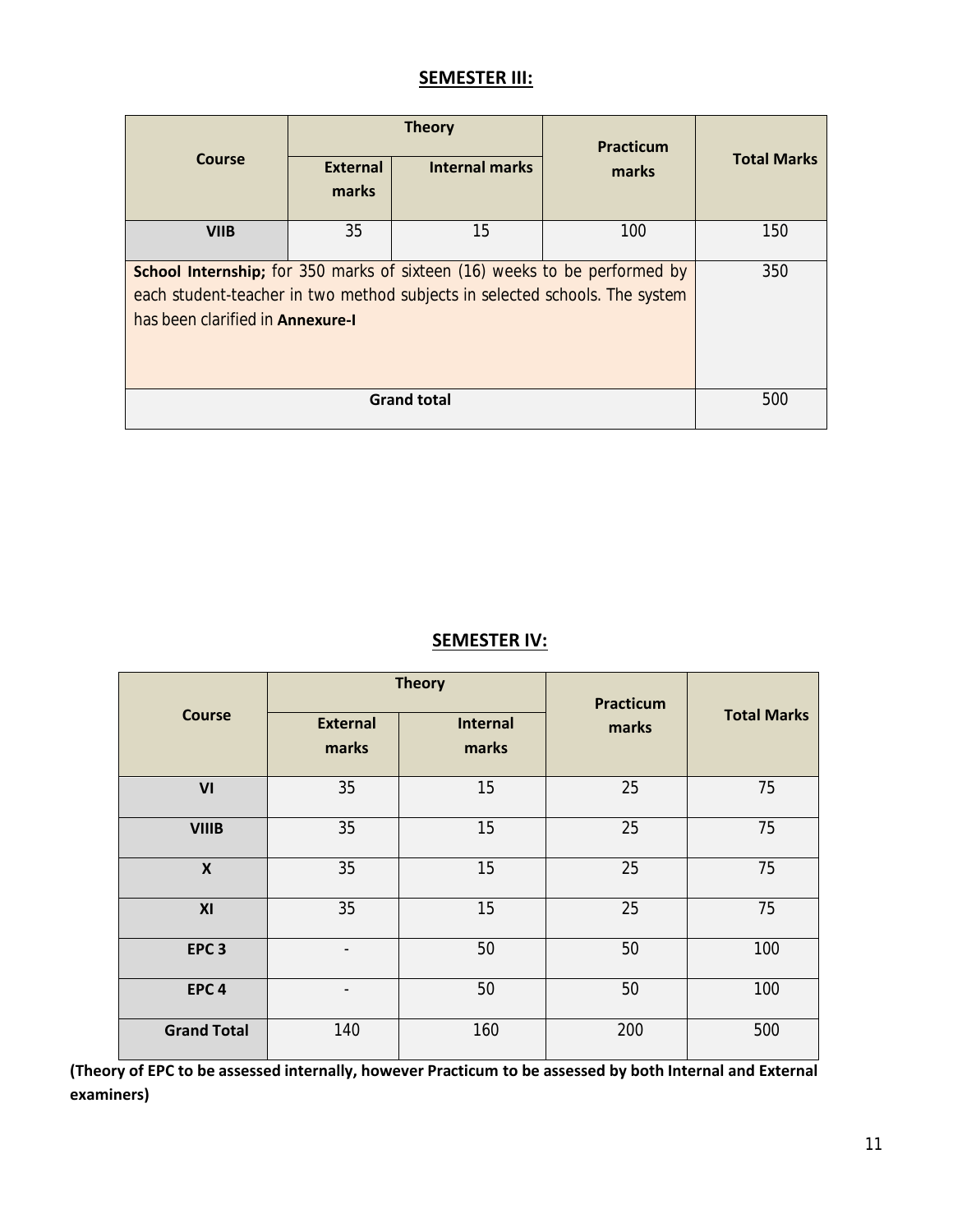#### **ANNEXURE III**

#### v **Question Pattern of B.Ed. examination:**

#### ∑ **Structure of Questions of 70 Marks:**

| No. of Questions to be Provided with<br><b>Marks allocation</b> | No. of Questions to be<br>Answered | <b>Total Marks of the</b><br>Questions |  |  |  |  |  |  |
|-----------------------------------------------------------------|------------------------------------|----------------------------------------|--|--|--|--|--|--|
| <b>First Half</b>                                               |                                    |                                        |  |  |  |  |  |  |
| 7 Questions; 2 marks each                                       | 5                                  | $5x2=10$                               |  |  |  |  |  |  |
| 5 Questions; 5 marks each                                       | 3                                  | $3x5=15$                               |  |  |  |  |  |  |
| 3 Questions; 10 marks each                                      | 1                                  | $1x10=10$                              |  |  |  |  |  |  |
|                                                                 | Total                              | 35                                     |  |  |  |  |  |  |
|                                                                 | <b>Second Half</b>                 |                                        |  |  |  |  |  |  |
| 7 Questions; 2 marks each                                       | 5                                  | $5x2=10$                               |  |  |  |  |  |  |
| 5 Questions; 5 marks each                                       | 3                                  | $3x5=15$                               |  |  |  |  |  |  |
| 3 Questions; 10 marks each                                      | 1                                  | $1x10=10$                              |  |  |  |  |  |  |
|                                                                 | Total                              | 35                                     |  |  |  |  |  |  |

Grand Total = 70

#### ∑ **Structure of Questions of 35 Marks:**

| No. of Questions to be Provided with | No. of Questions to be | <b>Total Marks of the</b> |
|--------------------------------------|------------------------|---------------------------|
| Marks allocation                     | Answered               | Questions                 |
|                                      |                        |                           |
| 7 Questions; 2 marks each            | 5                      | $5x2=10$                  |
| 5 Questions; 5 marks each            | 3                      | $3x5=15$                  |
| 3 Questions; 10 marks each           |                        | $1x10=10$                 |
|                                      | Total                  | 35                        |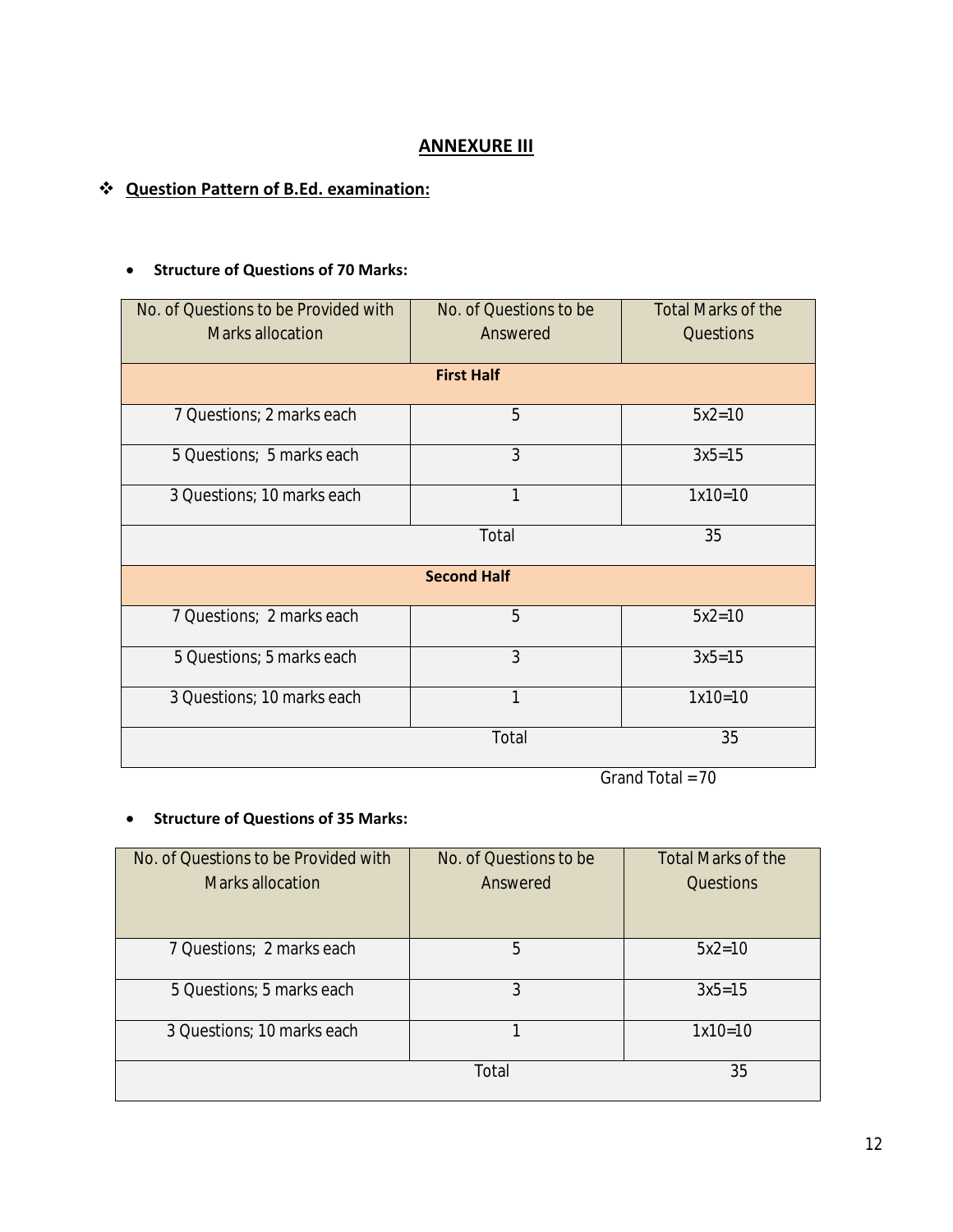#### **ANNEXURE-IV**

#### **THE UNIVERSITY OF BURDWAN**



# **Sample Mark Sheet/ Statement of Grade B.Ed Examination Semester- I**

The following is the statement of Credits values, Points, Letter Grade, Grade Point and Semester Grade Point Average (SGPA) obtained by ----------------------- Roll ----------------- No---------------------in B.Ed. Semester I Examination 2015 (Session 2015-17).

| Course<br>Code | <b>Course Name</b>                          | <b>Theory</b>                |                      |              |                 | Practicum                        |                              |                      |                   |                 |                                  |
|----------------|---------------------------------------------|------------------------------|----------------------|--------------|-----------------|----------------------------------|------------------------------|----------------------|-------------------|-----------------|----------------------------------|
|                |                                             | <b>Total</b><br><b>Marks</b> | <b>Credit</b><br>(C) | Point<br>(P) | Letter<br>Grade | Grade<br>Point<br>$(C \times P)$ | <b>Total</b><br><b>Marks</b> | <b>Credit</b><br>(C) | Point<br>(P)      | Letter<br>Grade | Grade<br>Point<br>$(C \times P)$ |
| $\mathbf{I}$   | Childhood and<br>Growing Up                 | 100                          | 4                    | 6.5          | A               | 26.0                             | 25                           | 1                    | 8.2               | S               | 8.2                              |
| $\mathbf{I}$   | Contemporary India<br><b>And Education</b>  | 100                          | 4                    | 7.0          | A+              | 28.0                             | 25                           | 1                    | 7.6               | $A+$            | 7.6                              |
| IV             | Language across the<br>Curriculum           | 50                           | $\overline{2}$       | 8.5          | $\mathsf S$     | 17.0                             | 50                           | $\overline{2}$       | 8.4               | S               | 16.8                             |
| $\vee$         | Understanding<br>Discipline and<br>Subjects | 50                           | 2                    | 7.5          | A+              | 15.0                             | 50                           | $\overline{2}$       | 6.9               | $\overline{A}$  | 13.8                             |
| EPC-1          | Reading and<br>Reflecting<br>On Texts       | 25                           | 1                    | 6.8          | Α               | 6.8                              | 25                           | 1                    | 7.5               | $A+$            | 7.5                              |
| Total          |                                             |                              | 13                   |              |                 | 92.8                             |                              | $\overline{7}$       |                   |                 | 53.9                             |
|                | SGPA= $(92.8+53.9) \div 20 = 7.34$          |                              |                      |              |                 |                                  |                              |                      | <b>Result - Q</b> |                 |                                  |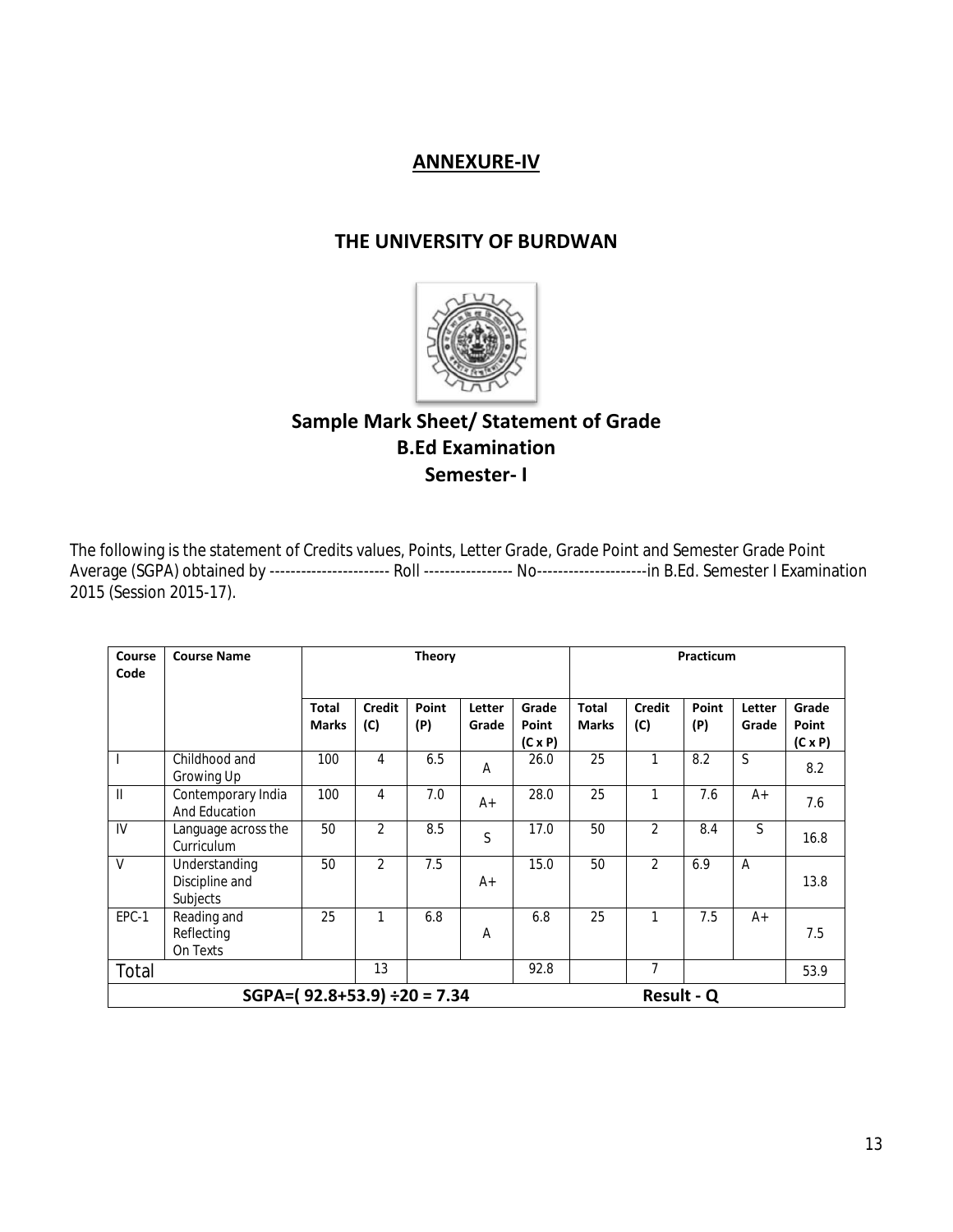# **ANNEXURE-IV (B)**

# **Opposite side of the Mark Sheet/ Grade Statement**

## **Clarification of Results**

- **1.** A candidate must secure minimum qualifying marks 40% / minimum point 4.0, stipulated in all the courses offered in each semester.
- **2.** A candidate fails to secure at least 40% marks/ minimum point 4.0, in any credited course shall be declared to have failed in that course. The candidate may appear as a back candidate in that course in the next corresponding semester examination. He / She shall have three consecutive chances to pass in that course starting with the first chance.

# **Finalization of results:**

#### ∑ **Grading system**

| Marks obtained in % | Point (P) | Letter Grade | Remarks      |
|---------------------|-----------|--------------|--------------|
| 90% and above       | $9+$      | Ω            | Outstanding  |
| 80% to below 90%    | 8+        | S            | Excellent    |
| 70% to below 80%    | $7+$      | $A+$         | Very Good    |
| 60% to below 70%    | 6+        | А            | Good         |
| 50% to below 60%    | $5+$      | B            | Satisfactory |
| 40% to below 50%    | $4+$      | C            | Average      |
| Below 40%           | $3+$      | F            | Failed       |

- Illustration: "+" denotes one digit fractional part of marks obtained in 10 point scale.
	- ∑ **For example:** If a candidate obtains 92% marks in a course then his/her Point (P) in that course will be 9.2.
	- ∑ **Similarly,** 86% marks in a course equivalent to Point (P)= 8.6,

48% marks in a course equivalent to Point (P)= 4.8, etc.

■ Calculation of Grade Point (GP) = Credit of the course(C) x point (P) earned by the candidate in that course. Hence,

**GP = C x P**

- ∑ Semester Grade Point Average (SGPA) = Sum of Grade Points ÷ Total Credit of the Semester.
	- Hence, **SGPA = ∑C x P / ∑C.**
- ∑ Cumulative Grade Point Average (CGPA) of all subsequent Semesters is as follows:

CGPA=Sum of Grade Point of Semesters ÷ Total Credit Points of B.Ed. course.

#### Hence, **CGPA = ∑GP of All Semesters/ ∑C of All Semesters.**

● Convertibility:

**CGPA or SGPA x 10 = Obtained Marks in % (For example, when CGPA or SGPA = 6.8, then the marks obtained by the candidate = 6.8 x 10 = 68 out of 100 or 68%)**